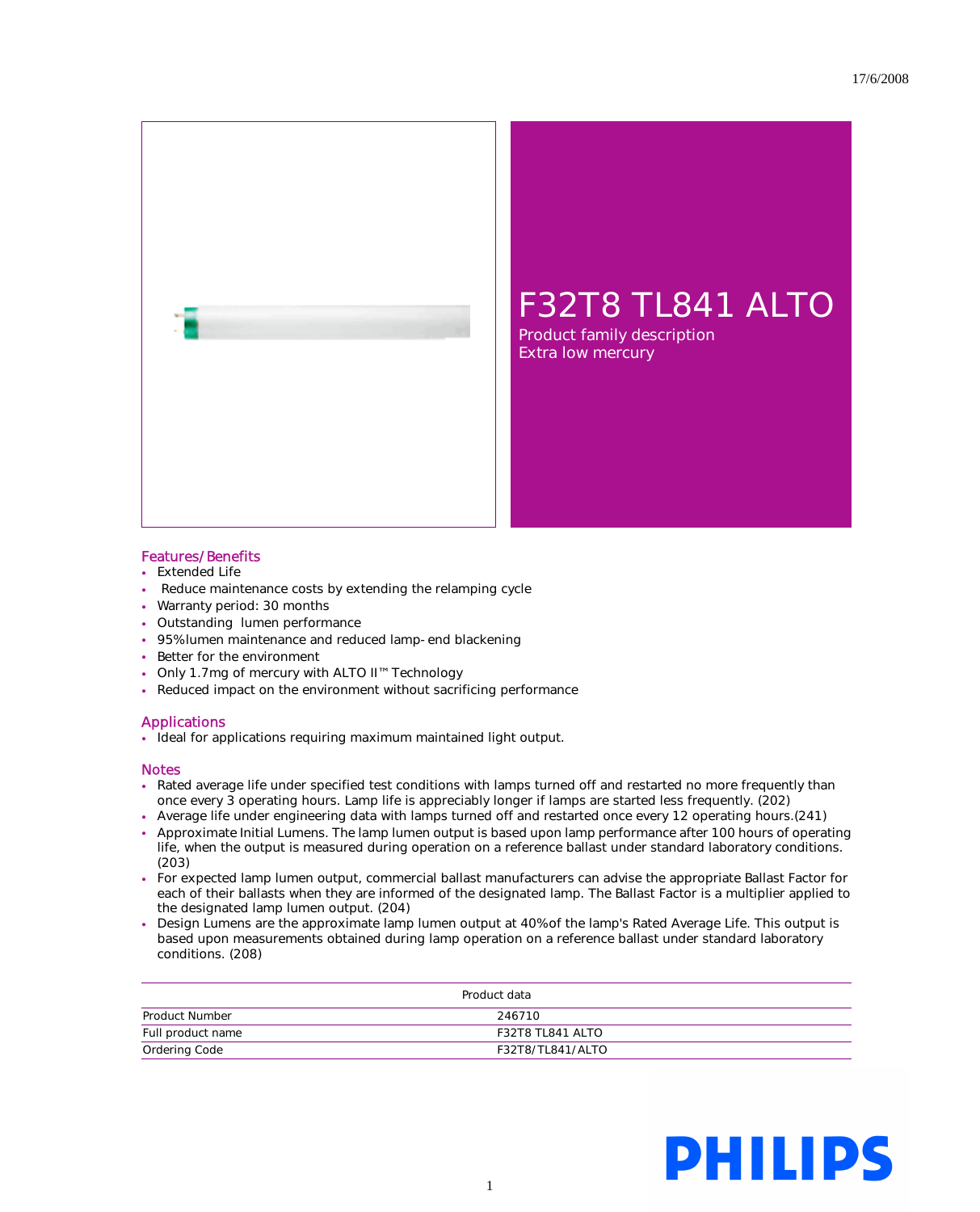| Product data                   |                                           |
|--------------------------------|-------------------------------------------|
| Pack type                      | 1 Lamp                                    |
| Pieces per Sku                 | $\mathbf{1}$                              |
| Skus/Case                      | 25                                        |
| Pack UPC                       | 046677246716                              |
| EAN2US                         |                                           |
| Case Bar Code                  | 50046677246711                            |
| Successor Product number       |                                           |
| Base                           | Medium Bi-Pin [Medium Bi-Pin Fluorescent] |
| <b>Base Information</b>        | <b>Green Base</b>                         |
| <b>Bulb</b>                    | T <sub>8</sub>                            |
| Packing Type                   | 1LP [1 Lamp]                              |
| Packing Configuration          | 25                                        |
| Type                           | <b>F32T8</b>                              |
| Feature                        | <b>ALTO®</b>                              |
| Ordering Code                  | F32T8/TL841/ALTO                          |
| Pack UPC                       | 046677246716                              |
| Case Bar Code                  | 50046677246711                            |
| <b>Energy Saving</b>           | <b>Energy Saving</b>                      |
| Rated Avg Life [12-Hr Prog St] | 36000 hr                                  |
| Rated Avg Life [12-Hr Inst St] | 30000 hr                                  |
| Rated Avg Life [3-Hr Prog St]  | 30000 hr                                  |
| Rated Avg Life [3-Hr Inst St]  | 24000 hr                                  |
| Watts                          | 32W                                       |
| Mercury (Hg) Content           | 3.5 mg                                    |
| Color Code                     | TL841 [CCT of 4100K]                      |
| Color Rendering Index          | 85 Ra8                                    |
| <b>Color Designation</b>       | <b>TL841</b>                              |
| Color Temperature              | 4100K                                     |
| <b>Initial Lumens</b>          | 2950 Lm                                   |
| Design Mean Lumens             | 2800 Lm                                   |
| Nominal Length [inch]          | 48                                        |
| <b>Product Number</b>          | 246710                                    |